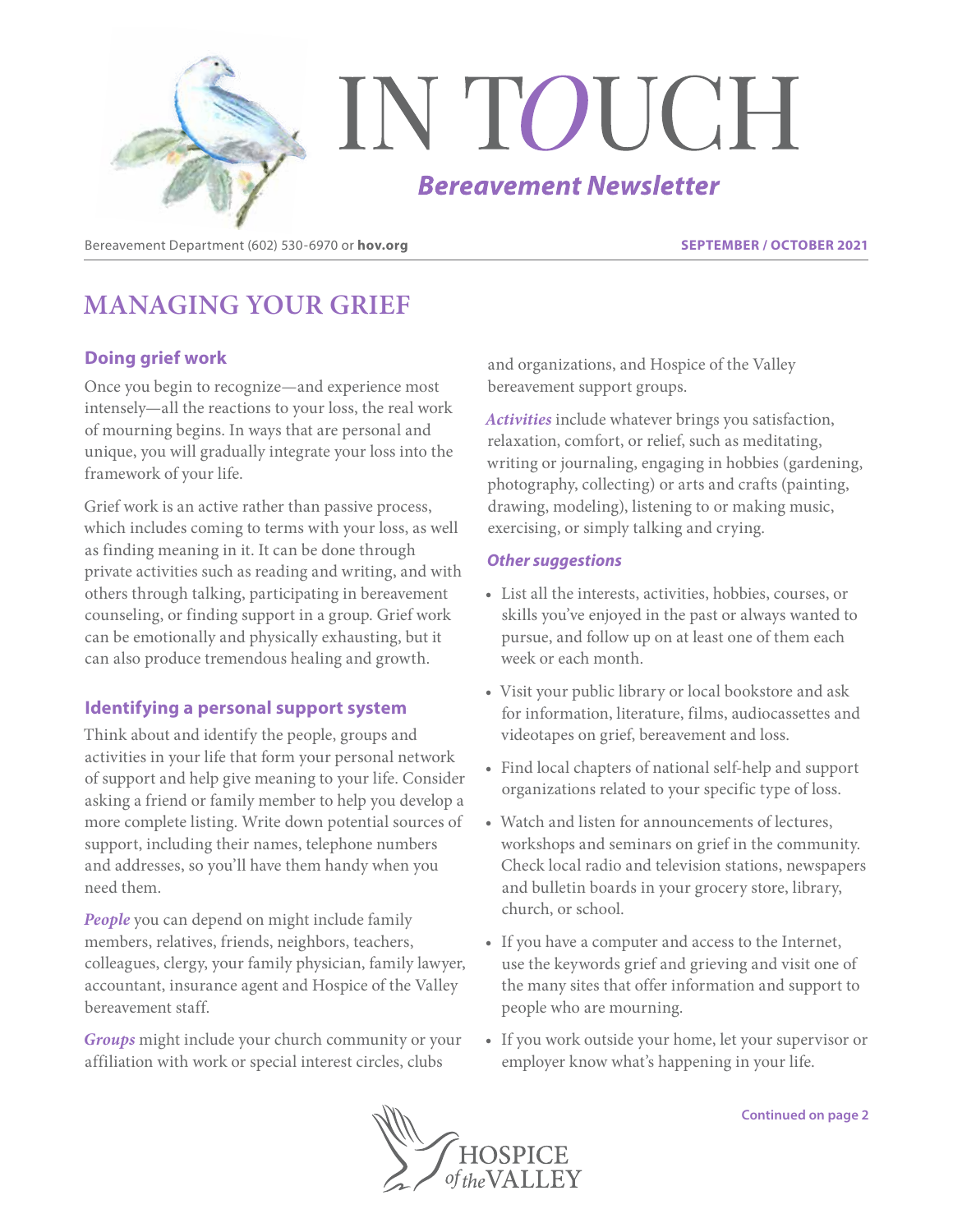# **MANAGING YOUR GRIEF** *(continued)*

### **Seeing a bereavement counselor**

When it seems that support from family and friends is either too much or not enough, a few sessions with a bereavement counselor may give you the understanding and comfort you need. Individual bereavement counseling is one of the services available at no cost to individuals and families whose loved ones were patients of Hospice of the Valley.

Unlike friendship, a professional counseling relationship offers you the opportunity to relate to a caring, supportive individual who understands the grief process, doesn't depend on you and who will allow you to mourn without interference. Within the safety and confidentiality of such a relationship, you can share your intimate thoughts, make sense of what you're feeling and clarify your reactions. An effective bereavement counselor is knowledgeable about the mourning process, helps you to feel understood, offers a witness to your experience, encourages you to move forward, fosters faith that you will survive and offers hope that you will get through your grief.

### *Seeing a bereavement counselor is appropriate if:*

- You feel uncomfortable with yourself or find yourself unable to function normally.
- You have reactions from which you can get no relief, or over which you feel no control.
- You wonder if your responses are normal, or if they've gone on too long.
- You have recurring feelings of guilt or anger.
- You simply have a need to talk to someone outside the "family circle."

## **Finding support in a group**

Friends, family members and co-workers may not fully understand or appreciate the attachment you have with your loved one and the pain you may still be feeling weeks and months after the death. A support group may be one of the few places where you can be among others who understand and where you can talk freely about the one you have loved and lost. Information can be found at hov.org or by calling (602) 530-6970.



This is an excerpt from the book, *Finding Your Way through Grief: A Guide for the First Year*, Second Edition, by Marty Tousley, CNSBC, FT, DCC.

If you would like to purchase a copy of this book (\$12), visit **https://hov.org/news/** and click on the "Online Store" link at the bottom of the page.



*—Washington Irving*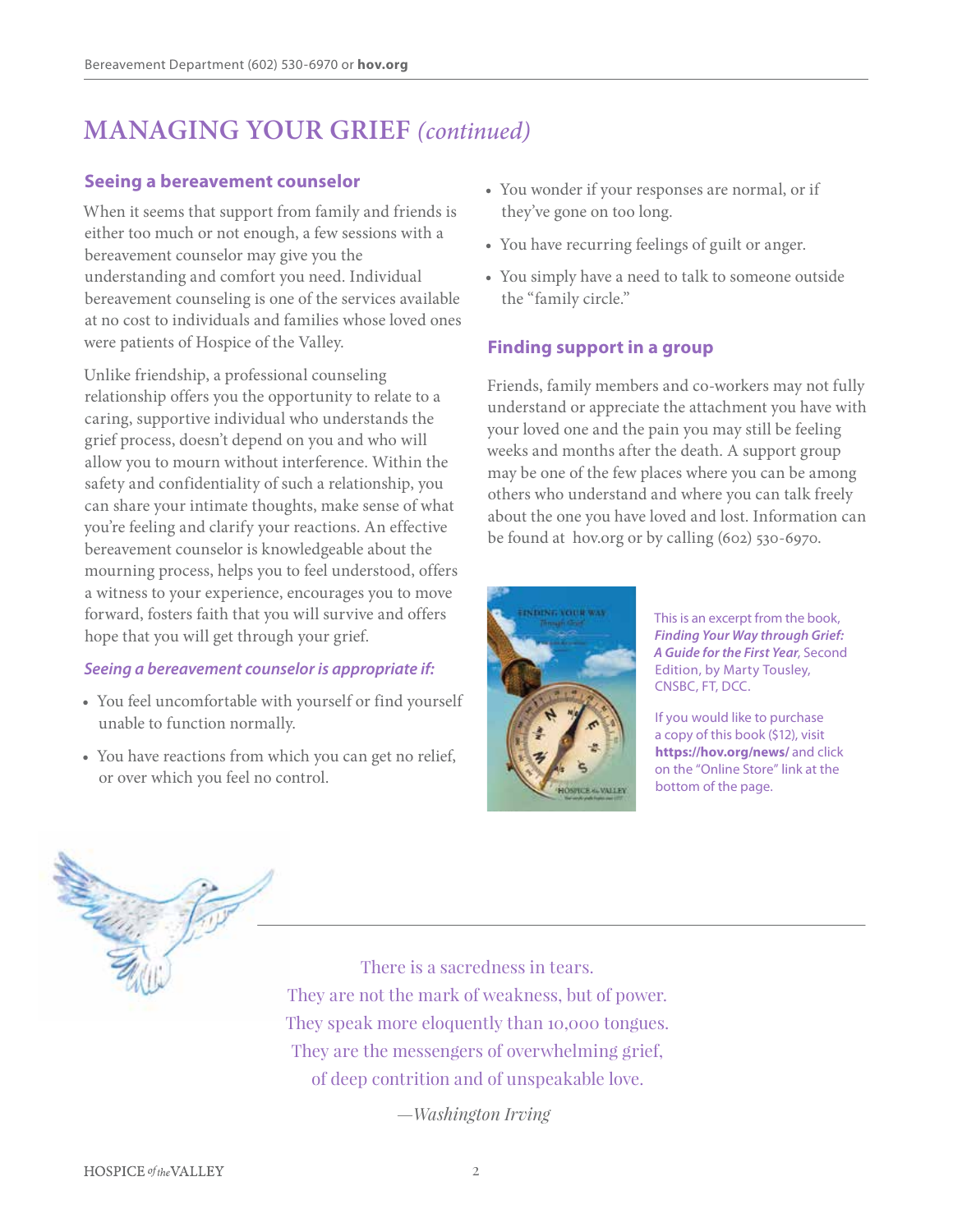# **ADULT GRIEF SUPPORT GROUPS**

*At the time of printing,* we are making plans to reopen some of our groups for in-person participation. Please watch for updates at hov.org or call our Bereavement Dept.: (602) 530-6970.

If you are in need of crisis support, please call the *Maricopa County Crisis Response Network:* (602) 222-9444 or *Non-Crisis Warm Line:* (602) 347-1100.



# **FINDING COMFORT IN UNCERTAIN TIMES**

People who are grieving can be especially vulnerable to outside stressors such as uncertainty caused by COVID-19. Here are some ideas to succesfully move through these changing times:

- *Stay calm.* Focus on the positive. Remind yourself this is a temporary situation and do what you can to assist others in a safe way.
- *Have a daily plan.* Whether you are working from home or not working during this outbreak, organize your time and keep your schedules as normal as possible, so life can still feel manageable.
- *Maintain your environment.* Keeping things orderly in your personal world counters feeling of helplessness. Do things that give you a sense of control. Clean a cupboard. Make your lunch and eat it on schedule.
- *Manage anxiety as it occurs.* Thought stopping can be an effective technique to prevent our imaginations from spiraling out of control.
- *Eat a healthy diet.* This is very important. Empty calories do not give you the healthy fuel you need to feel good. They can bog down your system and weaken your emotional immunity. Be aware that alcohol significantly lowers physical immunity. Find alternative ways of relaxing.
- *Breathe.* To stay calm and centered, breathe in short bursts through your nose for a count of 4, hold your breath for a count of 6, and slowly release for a count of 8. Do this hourly for a few minutes or whenever you're anxious.
- *Exercise.* Exercise is a must to help manage stress, depression or anxiety. Your body's natural serotonin is one of nature's most important mood stabilizers. Research shows even a short brisk walk can effectively manage depression.
- *Listen to uplifting music.* Whatever genre you enjoy, play music, sing along and dance a little. It's a great way to fit in a little exercise and lift your spirits.
- *Find your positive voice.* Watch your narrative. Our thoughts tend to be more negative when we are hurt and grieving. Connect with positive people. Read, watch programs and find uplifting stories to engage your mind.
- *Don't isolate*. Isolation is a huge trigger when grieving. Call, text or email at least two people daily to avoid negativity and maintain social connections. Everyone benefits.
- *Embrace the extra time you gain through social distancing.* Choose to be creative. Enjoy your current hobby or create a new one. Take advantage of YouTube or other social media to learn something new. Spend time with pets and pamper yourself.
- *Limit how much you talk about the virus.* Set limits on news watching. Stay informed but do normal activities.
- *Don't collapse.* To center yourself, create a schedule, put things on paper, engage in a project, organize a meal or a family activity.
- *Do a spiritual reset.* Instead of getting lost in uncertainty, realize that all we really know about is today. Challenge yourself to appreciate "living in the moment." Practice mindfulness or short meditations to help you focus on the present. hov.org/our-care/ mindfulness